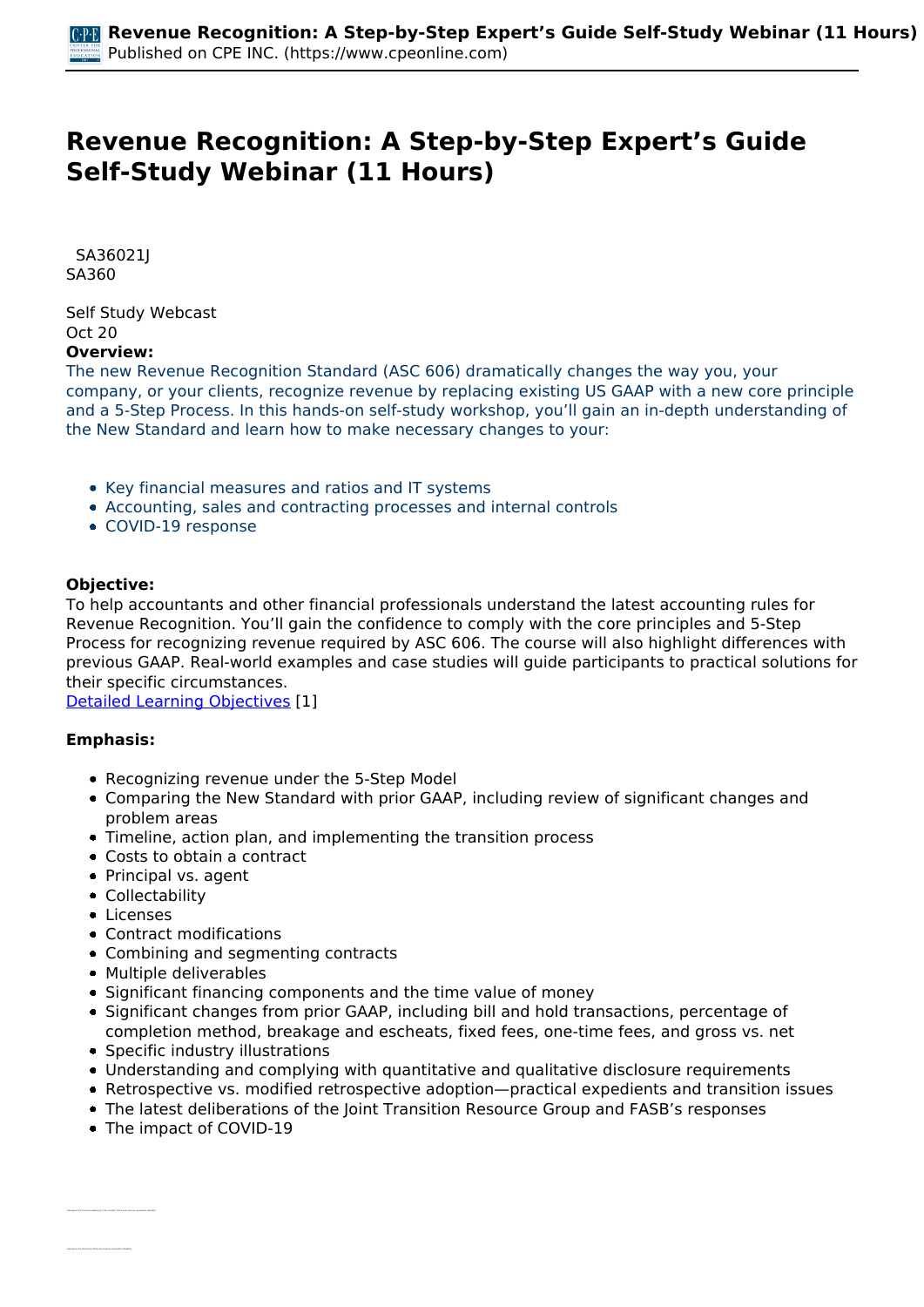

*• Identify the scope of the new standard • Identify the overall approach to revenue recognition under the standard • Recognize the preliminary processes necessary to implement the standard • Identify the areas of highest impact under the standard • Identify the standard's impact on financial reporting for taxes • Identify the steps within the revenue recognition model • Recognize the new judgments that will have to be made under the standard • Recognize the criterion for a contract under the standard • Recognize the characteristics of a contract modification that should be accounted for as a separate contract • Identify the characteristics of a separately identifiable performance obligation • Identify the indicators of a transfer of control of underlying goods or services • Identify the implications of revenue recognition on intellectual property licenses • Recognize the proper treatment of nonrefundable up-front fees that do not relate to the transfer of a good or service • Recognize the different forms of variable consideration • Identify the accounting treatment of variable consideration under the standard • Recognize the level at which the constraint on variable consideration should be applied • Recognize the characteristics of optional purchases vs. variable consideration • Identify whether a revenue contract contains a significant financing component • Identify the characteristics of a principal vs. agent role in revenue recognition • Identify the method for allocating transaction price to a performance obligation • Recognize the accounting treatment of variable consideration in the standard • Identify the characteristics of the transfer of control of a good or service • Identify criteria distinguishing control transferred over time vs. a point in time*

*• Identify the accounting treatment of inestimable customer returns*